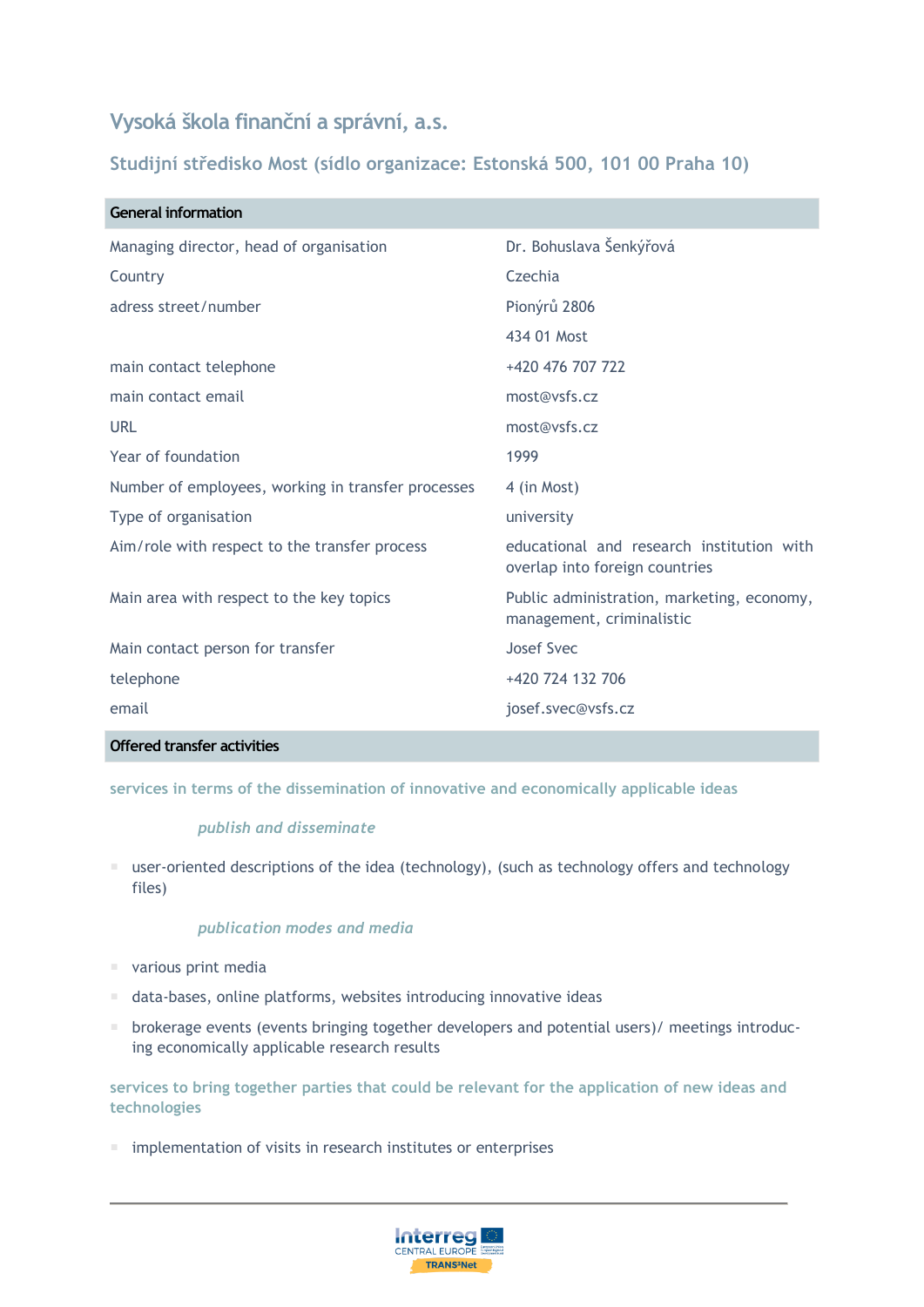- $\blacksquare$  implementation of meetings, workshops, conferences (e.g. for initiating and intensifying contacts between science and business, for discussing detail information about innovative ideas and technologies)
- organisation of topic-specific workshops, fairs or similar activities in order to foster special ideas

**services in terms of the preparation of economic exploitation of an (innovative and economically applicable) idea/ technology**

- $\blacksquare$  contract research (e.g. initiating, bringing together the potentially exchanging parties, project management)
- **F** research cooperation
- **boosting acquisition of financing or funding of the defined transfer (e.g. consulting, bringing po**tential partners together)

# **services in terms of collective advancement of innovative and economically applicable ideas resp. research fields**

- $\blacksquare$  establishment of institutional structures for the cooperation between science and economy (e.g. endowed chairs, joint research institutions as a kind of public private partnership, associated institutes closely connected with universities)
- $\blacksquare$  initiation and implementation of tools that do not follow an institutional structure (networks, discussion groups, alliances, clusters)
- support to the establishment of students' projects and looking after the students' work in the form of preliminary studies aimed at: the preparation of the implementation of innovative ideas/ new technologies in enterprises; the application of scientific results to tackle with practical problems in enterprises; the detection of deficits and bottlenecks that could make the application of new ideas and technologies in the enterprises difficult

# **geographical area of transfer activities and services**

- regional
- national
- cross-border (PL <-->CZ; PL <--> GE; CZ <--> GE)
- European-wide

## **target groups**

## **kind of organisation**

organisations offering or developing innovative ideas/ new technologies and organisations demanding for innovative ideas or new technologies

## **businesses of target groups**

- $F$  Financial and insurance activities
- Professional, scientific and technical activities
- Administrative and support service activities